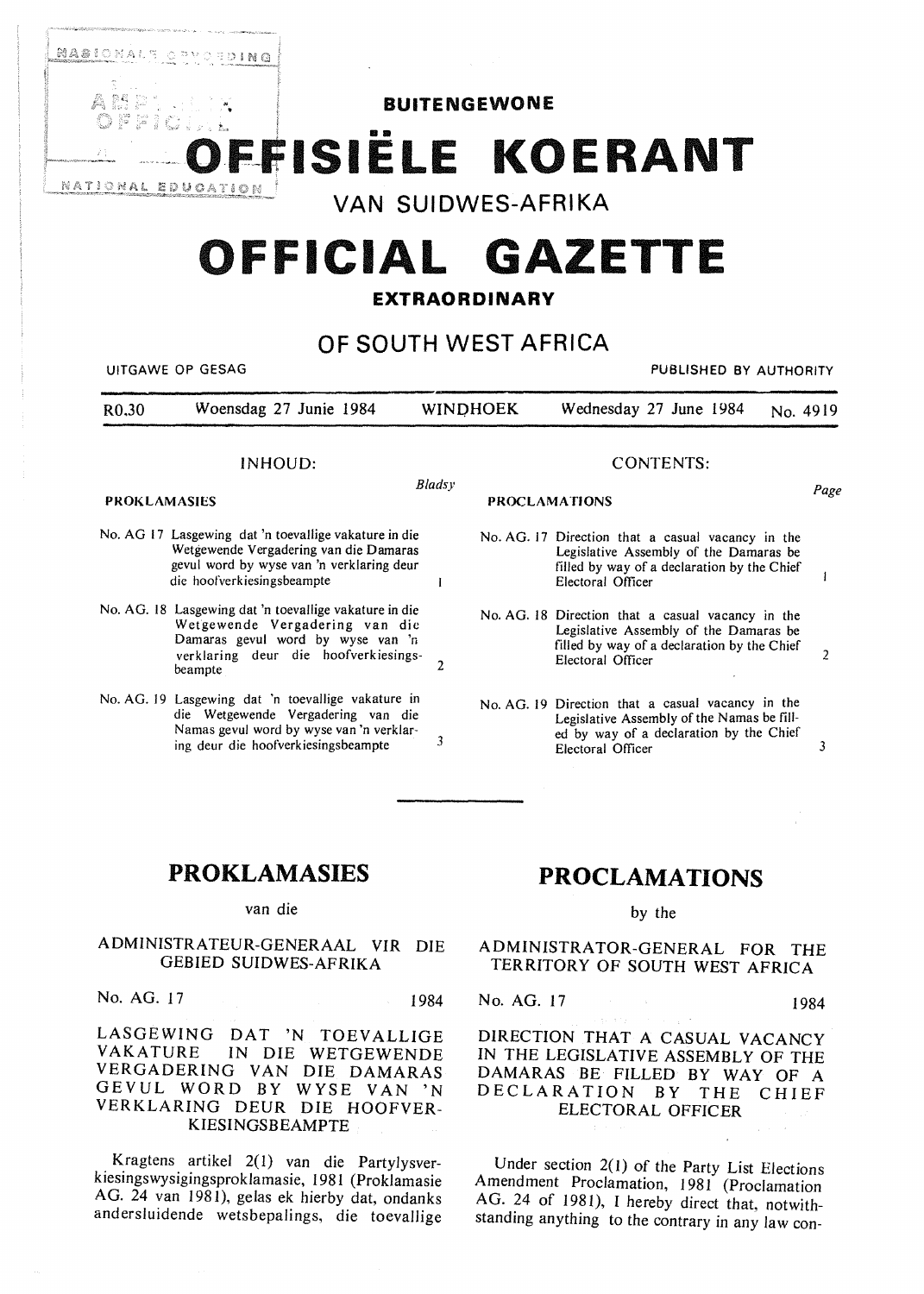vakature wat met ingang van 6 Februarie 1984 in die Wetgewende Vergadering van die Damaras ontstaan het weens die afsterwe van Herbert Albert Conradie, gevul word deur die verklaring deur die hoofverkiesingsbeampte, tot behoorlik verkose lid van genoemde Wetgewende Vergadering met ingang van die datum van die verklaring, van 'n bevoegde persoon wat -

- (a) vir die doe! skriftelik genomineer is deur die geregistreerde party waarvan genoemde Herbert Albert Conradie 'n kandidaat by die eerste algemene verkiesing ten opsigte van genoemde Wetgewende Vergadering was: en
- (b) sy nominasie skriftelik aanvaar het.

**W.A. VAN NIEKERK** 

Administrateur-generaal Windhoek. 15 Mei 1984

tained, the casual vacancy which occurred as from 6 February 1984 in the Legislative Assembly of the Damaras on account of the death of Herbert Albert Conradie, be filled by the chief electoral officer declaring to be a duly elected member of the said Legislative Assembly with effect from the date of the declaration, any qualified person who -

- (a) has been nominated in writing for that purpose by the registered party of which the said Herbert Albert Conradie was a candidate at the first general election in respect of the said Legislative Assembly: and
- (b) has accepted his nomination in writing.

**W.A. VAN NIEKERK** 

Administrator-General Windhoek. 15 May 1984

No. AG. 18 1984

LASGEWING DAT 'N TOEVALLIGE VAKATURE IN DIE WETGEWENDE VERGADERING VAN DIE DAMARAS GEVUL WORD BY WYSE VAN 'N<br>VERKLARING DEUR DIE VERKLARING HOOFVERKIESINGSBEAMPTE

Kragtens artikel 2(1) van die Partylysverkiesingswysigingsproklamasie, 1981 (Proklamasie AG. 24 van 1981), gelas ek hierby dat, ondanks andersluidende wetsbepalings, die toevallige vakature wat met ingang van 6 Januarie 1984 in die Wetgewende Vergadering van die Damaras ontstaan het weens die afsterwe van Gottlieb Gariseb, gevul word deur die verklaring deur die hoofverkiesingsbeampte, tot behoorlik verkose lid van genoemde Wetgewende Vergadering met ingang van die datum van die verklaring, van 'n bevoegde persoon wat -

- (a) vir die doe! skriftelik genomineer is deur die geregistreerde party waarvan genoemde Gottlieb Gariseb 'n kandidaat by die eerste algemene verkiesing ten opsigte van genoemde Wetgewende Vergadering was; en
- (b) sy nominasie skriftelik aanvaar het.

**W.A. VAN NIEKERK** 

Administrateur-generaal Windhoek, 15 Mei 1984

DIRECTION THAT A CASUAL VACANCY IN THE LEGISLATIVE ASSEMBLY OF THE DAMARAS BE FILLED BY WAY OF A DECLARATION BY THE CHIEF ELECTORAL OFFICER

Under section 2(1) of the Party List Elections Amendment Proclamation, 1981 (Proclamation AG. 24 of 1981), I hereby direct that, notwithstanding anything to the contrary in any law contained, the casual vacancy which occurred as from 6 January 1984 in the Legislative Assembly of the Damaras on account of the death of Gottlieb Gariseb, be filled by the chief electoral officer declaring to be a duly elected member of the said Legislative Assembly with effect from the date of the declaration, any qualified person who -

- (a) has been nominated in writing for that purpose by the registered party of which the said Gottlieb Gariseb was a candidate at the first general election in respect of the said Legislative Assembly; and
- (b) has accepted his nomination in writing.

**W.A. VAN NIEKERK** 

Administrator-General Windhoek. 15 May 1984

No. AG. 18 1984